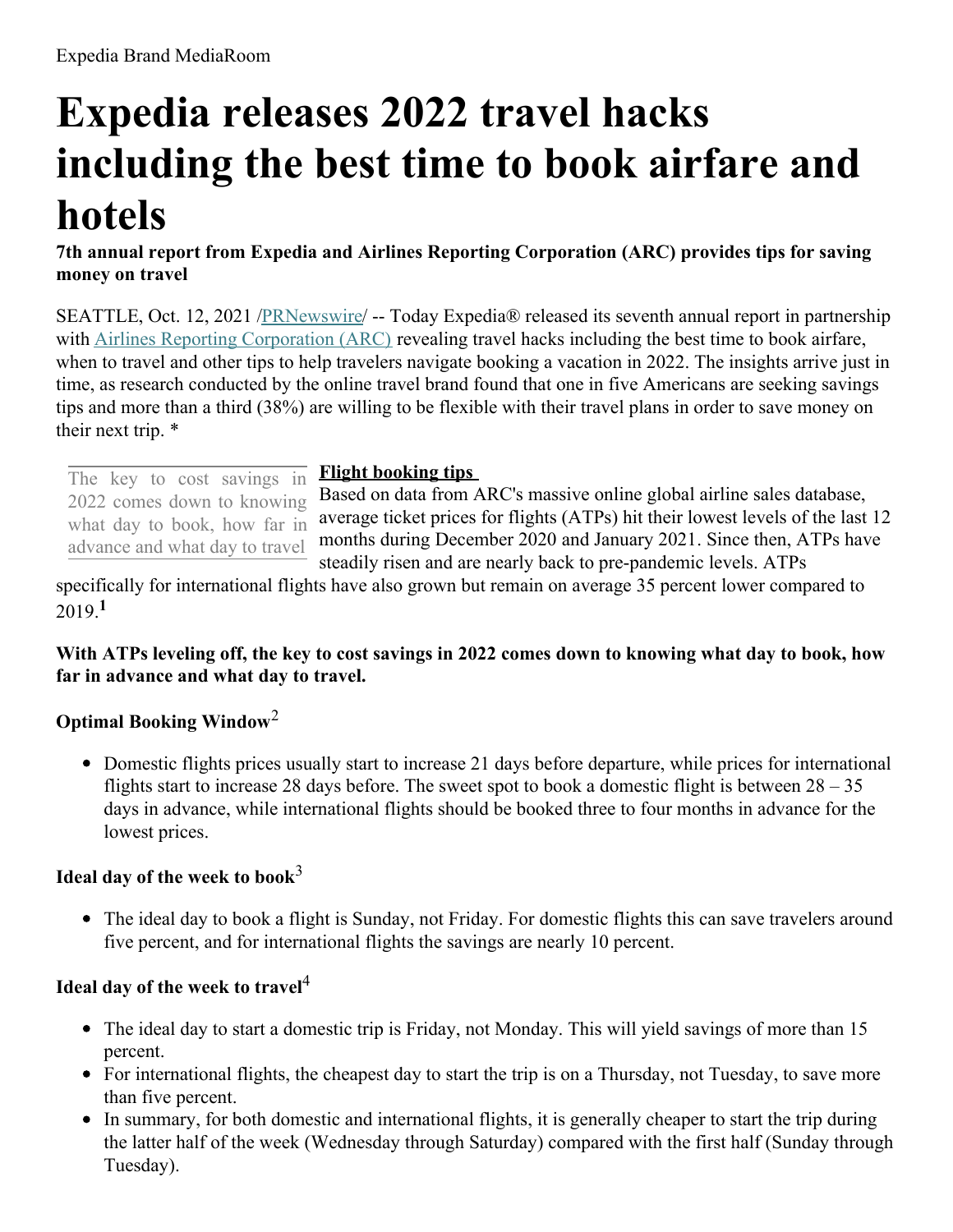# **Best month to travel** 5

Travelers planning their 2022 trips can also unlock huge savings by being flexible and choosing the right month to travel:

- For domestic flights, the ideal month to depart is January when travelers can save more than 10 percent versus traveling in June.
- For international flights, August is the ideal month, where travelers can save almost 20 percent, versus traveling in December.

## **Splurge and go premium**<sup>6</sup>

Tickets in premium economy have never been cheaper. In 2021, premium economy ATPs cost almost 290 percent more than economy tickets, whereas in 2020 they were 365 percent more expensive. Pre-pandemic, in 2019 average prices for a premium economy ticket were a whopping 430 percent more expensive than economy. For the quarter of Americans (26%) wanting to upgrade their flight if they can afford it\*, there has never been a better time than now.

#### **Tips for saving on accommodations**

While domestic lodging rates dropped in 2020, throughout 2021 prices rose due to the high demand for domestic travel and remain slightly higher compared to  $2019<sup>7</sup>$ .

Based on Expedia data, here are some simple tips to unlock savings on accommodation:

# **Ideal day of the week to book and stay** 8

- For domestic holidays, the lowest average daily rate (ADR) for accommodation tends to occur on Mondays where travelers could save more than 15 percent versus booking and staying on the most expensive day, which is Friday.
- For international trips, book and stay on a Tuesday not on a Thursday to save nearly 10 percent.

#### **Down-star to save**

Travelers can stretch their dollars further by choosing a lower star-rated hotel. Travelers can save almost 45 percent on average, by simply opting for a 4-star property over a 5-star, while down-starring to a 3-star from a 4-star can save travelers around 30 percent.<sup>7</sup>

## **Car Rental Tips** 9

Road trips and drivable destinations are expected to maintain their popularity into the coming year, so Expedia crunched the data to help road warriors obtain some savings.

- The best day to book a car is on a Saturday for domestic trips and Sunday for international car hires.
- Meanwhile, a Monday pick-up tends to be the cheapest for domestic bookings, while Tuesday is best for international trips.

# **Flexibility is a solid investment** 7

As unpredictability associated with the pandemic remains, flexibility will remain a priority for travelers. Refundable lodging rates are around 15 percent more than non-refundable and allow travelers to make changes to their trip or cancel without penalty before a specified date.

## **Bundle and save 10**

Travelers can unlock deeper discounts by simply booking their flight and hotel together with Expedia, rather than booking separately. On average, U.S. travelers can save up to 10 percent by bundling their flight and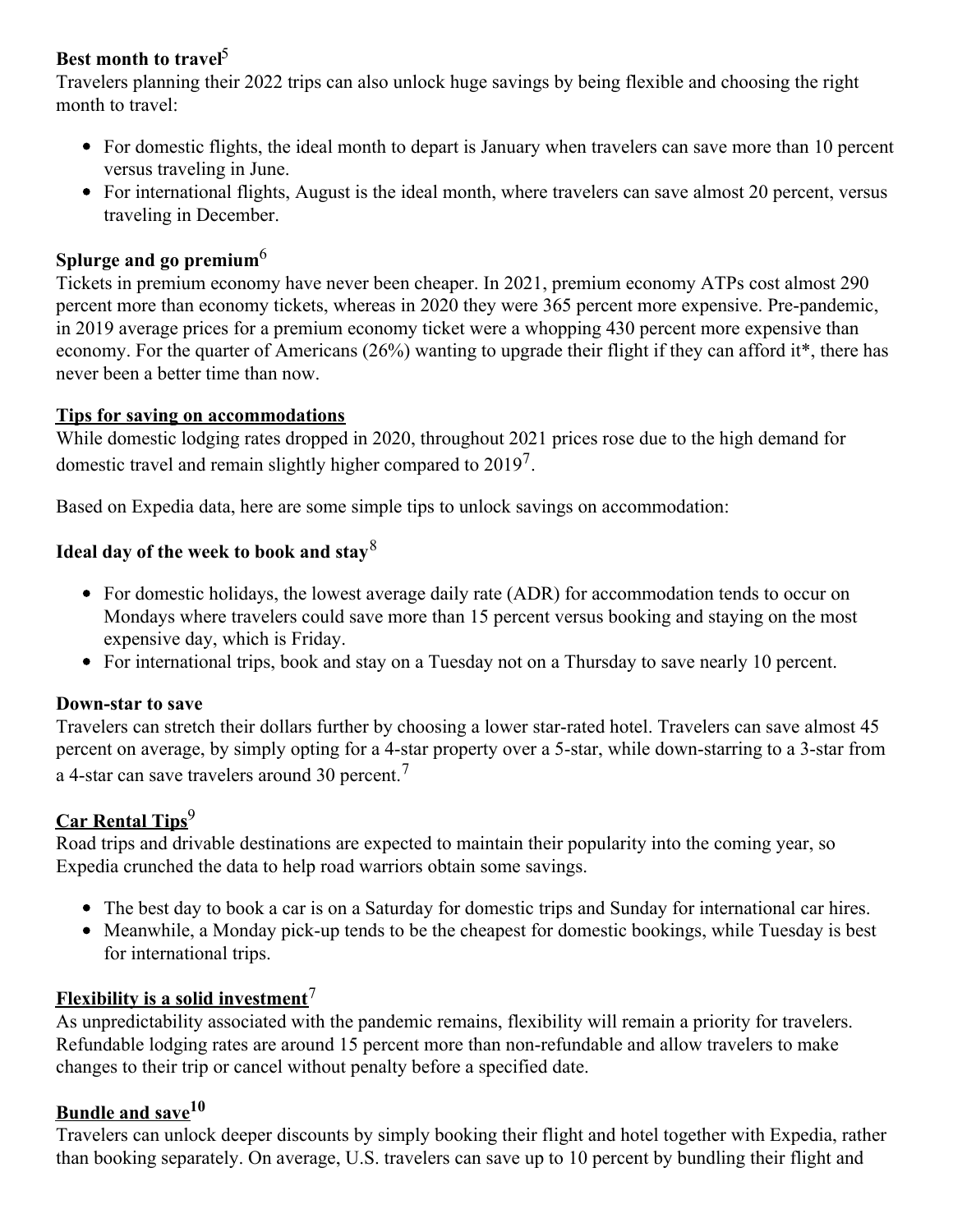hotel together in one transaction.

## **Loyalty pays off**

When it comes to booking travel, membership has its privileges. By signing up for Expedia Rewards, travelers will receive benefits as soon as they join, including access to member-only prices and earning Expedia points on every trip. Silver and Gold members who book Expedia VIP Access hotels can also score extra perks such as room upgrades or spa credits, where available.

Additionally, travelers who shop with the Expedia Mobile App will not only have the ultimate travel companion at their fingertips but can also unlock up to 10 percent savings with mobile-exclusive hotel deals, as well as earn double Expedia Rewards points on every App booking. Travelers will also benefit from helpful alerts on their travel itineraries.

"Every year, the Expedia ARC report serves as the ultimate cheat sheet for saving on travel," said Chandreyi Davis, vice president of brand marketing for Brand Expedia. "It offers an insider view that not only empowers travelers to make sound decisions but also lets them get more value out of every trip. At Expedia, our hope is that in 2022 these tips will help travelers go big and plan incredible trips."

It is important to stay up to date with the latest government and travel advisories. For the latest information, Expedia's new [COVID-19](https://c212.net/c/link/?t=0&l=en&o=3320016-1&h=1446403499&u=https%3A%2F%2Fwww.expedia.com%2Flp%2Fb%2Ftravel-advisor&a=COVID-19+Travel+Advisory+tool) Travel Advisory tool helps travelers search for travel advisories around the world, including regulations for [destinations,](https://c212.net/c/link/?t=0&l=en&o=3320016-1&h=3833350829&u=https%3A%2F%2Fwww.expedia.com%2Flp%2Fb%2Fcoronavirus-travel&a=Expedia%27s+COVID-19+Travel+Guide) and safety and health guidelines, or visit Expedia's COVID-19 Travel Guide.

# **About Expedia Group**

Expedia Group, Inc. companies power travel for everyone, everywhere through our global platform. Driven by the core belief that travel is a force for good, we help people experience the world in new ways and build lasting connections. We provide industry-leading technology solutions to fuel partner growth and success, while facilitating memorable experiences for travelers. Our organization is made up of four pillars: Expedia Services, focused on the group's platform and technical strategy; Expedia Marketplace, centered on product and technology offerings across the organization; Expedia Brands, housing all our consumer brands; and Expedia for Business, consisting of business-to-business solutions and relationships throughout the travel ecosystem. The Expedia Group family of brands includes: Expedia®, Hotels.com®, Expedia® Partner Solutions, Vrbo®, Egencia®, trivago®, Orbitz®, Travelocity®, Hotwire®, Wotif®, ebookers®, CheapTickets®, Expedia Group™ Media Solutions, Expedia Local Expert®, CarRentals.com™, and Expedia Cruises™.

For more information, visit [www.expediagroup.com](https://c212.net/c/link/?t=0&l=en&o=3320016-1&h=3761632207&u=http%3A%2F%2Fwww.expediagroup.com%2F&a=www.expediagroup.com). Follow us on Twitter [@expediagroup](https://c212.net/c/link/?t=0&l=en&o=3320016-1&h=583949832&u=https%3A%2F%2Ftwitter.com%2FExpediaGroup&a=%40expediagroup) and check out our LinkedIn [www.linkedin.com/company/expedia/](https://c212.net/c/link/?t=0&l=en&o=3320016-1&h=3903877680&u=http%3A%2F%2Fwww.linkedin.com%2Fcompany%2Fexpedia%2F&a=www.linkedin.com%2Fcompany%2Fexpedia%2F).

© 2021 Expedia, Inc., an Expedia Group company. All rights reserved. Trademarks and logos are the property of their respective owners. CST: 2029030-50

# **About Airlines Reporting Corporation (ARC)**

An industry leader in air travel intelligence and omnichannel retailing, ARC provides platforms, tools and insights that help the global travel community connect, grow and thrive. ARC enables the diverse retailing strategies of its customers by providing flexible settlement solutions, innovative technology and access to the world's most comprehensive air transaction dataset. In 2019, ARC managed more than \$97.4 billion in transactions between airlines and travel agencies, representing more than 302 million passenger trips. For more information, please visit [www.arccorp.com](https://c212.net/c/link/?t=0&l=en&o=3320016-1&h=2822352346&u=http%3A%2F%2Fwww.arccorp.com%2F&a=www.arccorp.com).

#### **Data sources**